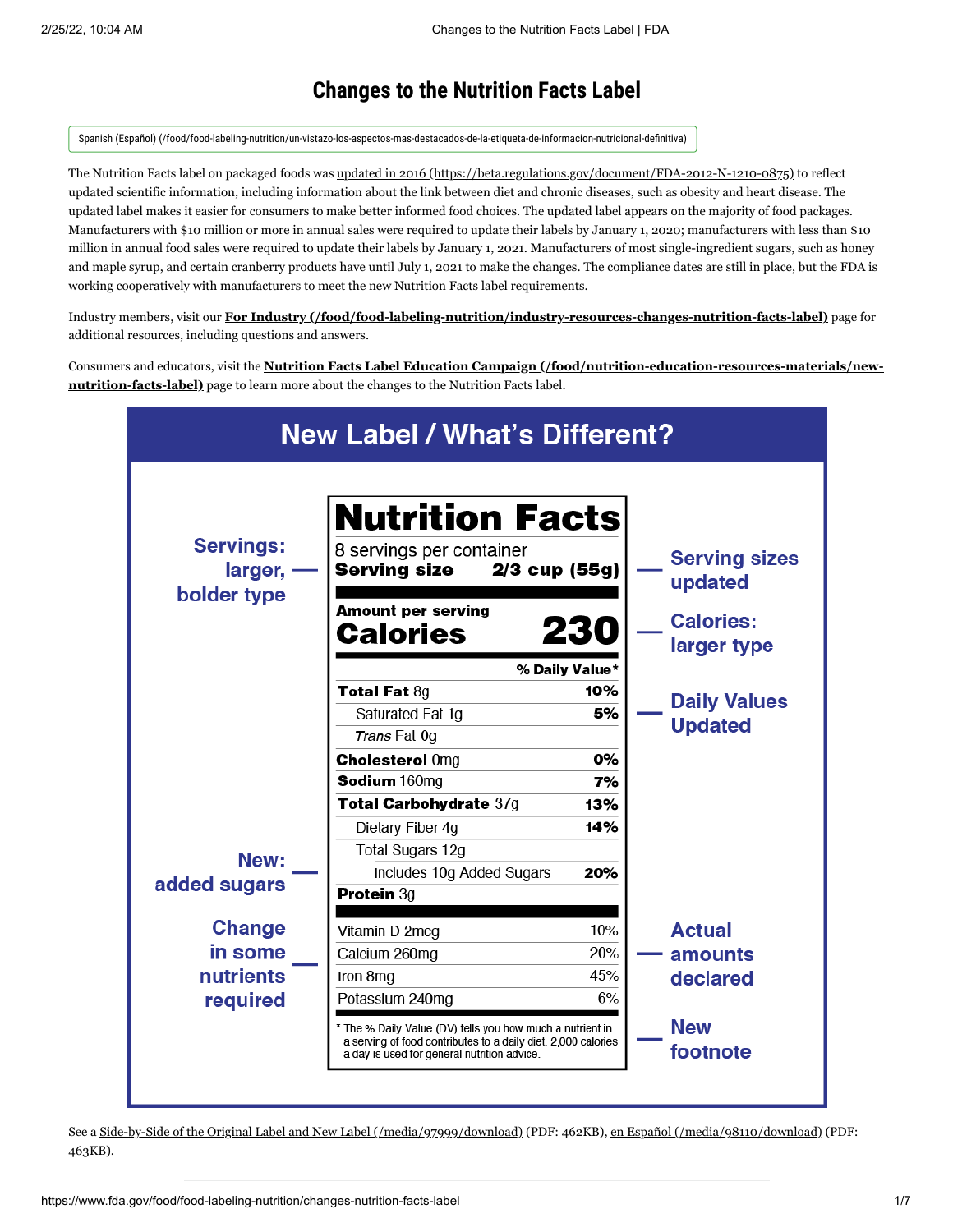## **Highlights of the Updated Label**

## **Features a [Refreshed](#page-1-0) Design**

- <span id="page-1-0"></span>The "iconic" look of the label remains, but we made important updates to ensure consumers have access to the information they need to make informed decisions about the foods they eat. These changes include increasing the type size for "Calories," "servings per container," and the "Serving size" declaration, and bolding the number of calories and the "Serving size" declaration to highlight this information.
- Manufacturers must declare the actual amount, in addition to percent Daily Value of vitamin D, calcium, iron and potassium. They can voluntarily declare the gram amount for other vitamins and minerals.
- The footnote now better explains what percent Daily Value means. It reads: "\*The % Daily Value tells you how much a nutrient in a serving of food contributes to a daily diet. 2,000 calories a day is used for general nutrition advice."

## **Reflects Updated [Information](#page-1-1) about Nutrients**

- <span id="page-1-1"></span>"Added sugars," in grams and as percent Daily Value, must be included on the label. There are different labeling requirements for single-ingredient sugars.
- The list of nutrients that are required or permitted to be declared is being updated. Vitamin D and potassium are required on the label. Calcium and iron will continue to be required. Vitamins A and C are no longer required but can be included on a voluntary basis.
- While continuing to require "Total Fat," "Saturated Fat," and "*Trans Fat*" on the label, "Calories from Fat" was removed because research shows the type of fat is more important than the amount.
- Daily values for nutrients like sodium, dietary fiber and vitamin D have been updated based on newer scientific evidence from the Institute of Medicine and other reports such as the 2015 Dietary Guidelines Advisory Committee Report, which was used in developing the 2015-2020 Dietary Guidelines for Americans. Daily values are reference amounts of nutrients to consume or not to exceed and are used to calculate the percent Daily Value (% DV) that manufacturers include on the label. The %DV helps consumers understand the nutrition information in the context of a total daily diet.

## **Updated Serving Sizes and Labeling [Requirements](#page-1-2) for Certain Package Sizes**

- <span id="page-1-2"></span>• By law, serving sizes must be based on amounts of foods and beverages that people are actually eating, not what they should be eating. How much people eat and drink has changed since the previous serving size requirements were published in 1993. For example, the reference amount used to set a serving of ice cream was previously 1/2 cup but is now 2/3 cup. The reference amount used to set a serving of soda changed from 8 ounces to 12 ounces.
- Package size affects what people eat. So for packages that are between one and two servings, such as a 20 ounce soda or a 15-ounce can of soup, the calories and other nutrients are required to be labeled as one serving because people typically consume it in one sitting.
- For certain products that are larger than a single serving but that could be consumed in one sitting or multiple sittings, manufacturers have to provide "dual column" labels to indicate the amount of calories and nutrients on both a "per serving" and "per package"/"per unit" basis. Examples would be a 24-ounce bottle of soda or a pint of ice cream. With dual-column labels available, people can more easily understand how many calories and nutrients they are getting if they eat or drink the entire package/unit at one time.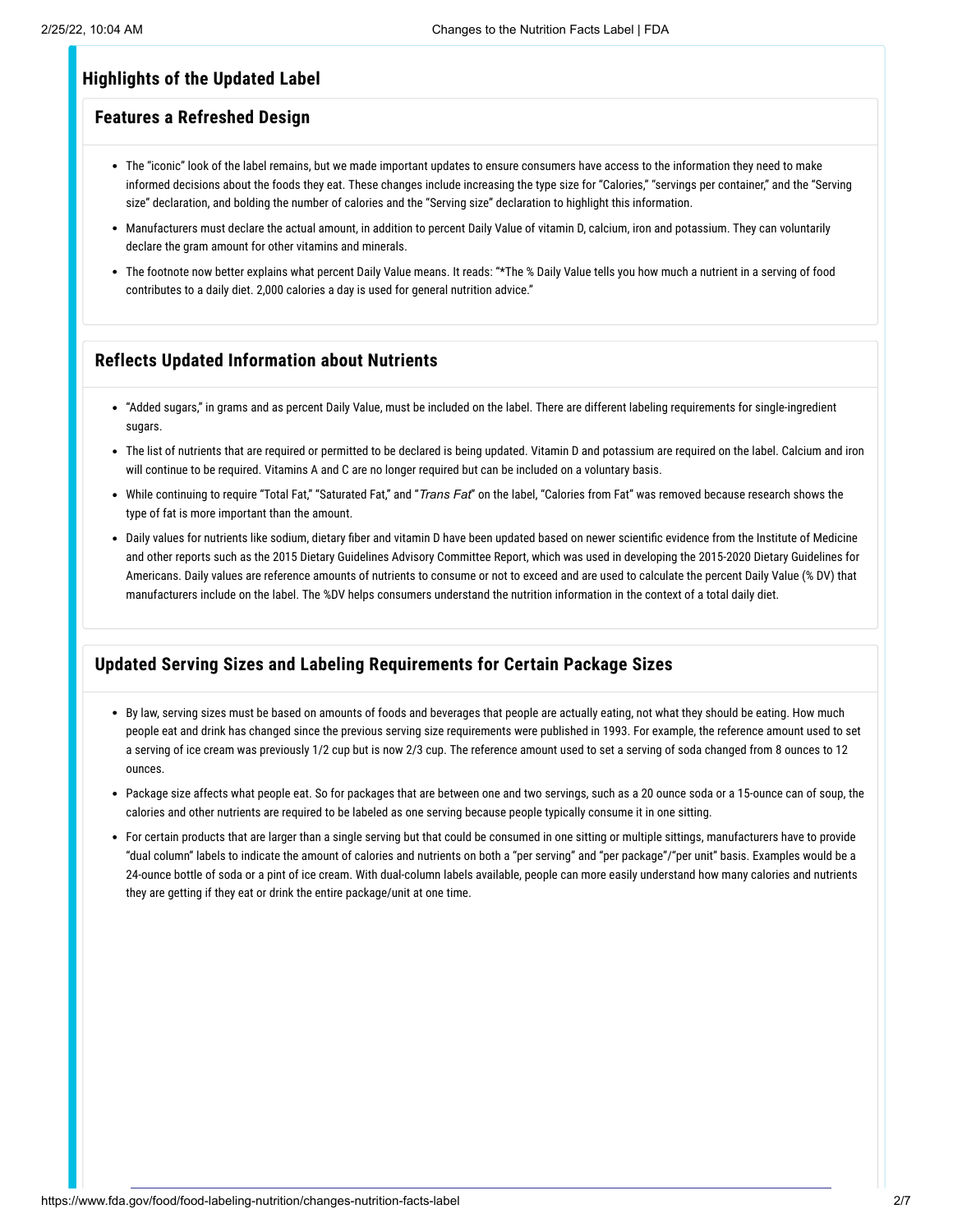



https://www.fda.gov/food/food-labeling-nutrition/changes-nutrition-facts-label 3/7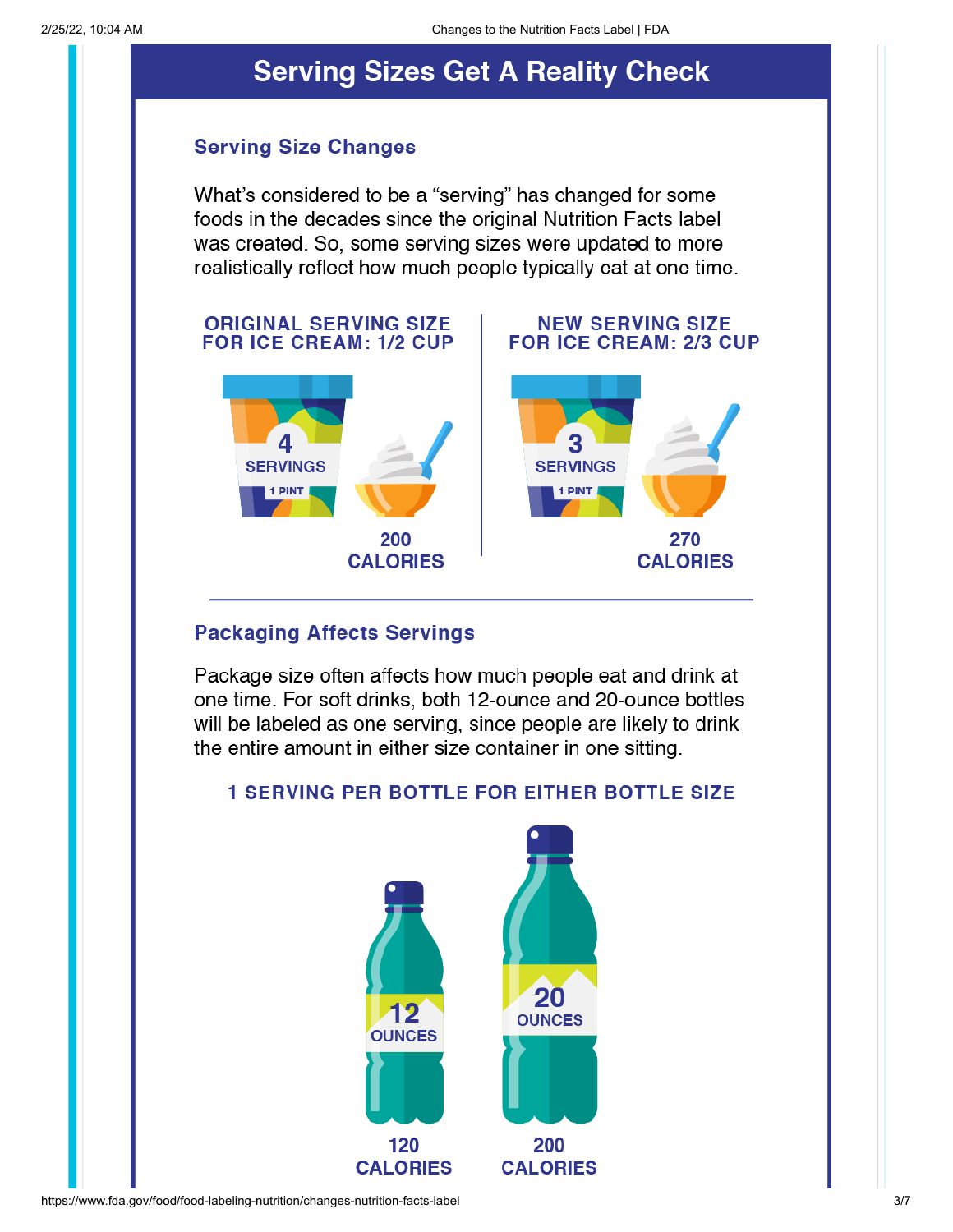[English \(/media/98037/download\)](https://www.fda.gov/media/98037/download) (PDF: 955KB), [Español \(/media/98004/download\)](https://www.fda.gov/media/98004/download) (PDF: 1MB)

## **Resources and Additional Information**

## **Final Rules that [Specify](#page-3-0) the Change**

<span id="page-3-0"></span>**[Final Rule: Revision of the Nutrition and Supplement Facts Labels \(https://www.regulations.gov/document/FDA-2012-N-1210-0875\)](https://www.regulations.gov/document/FDA-2012-N-1210-0875)** *[See submitted comments, supporting documents, and references in Docket No. FDA-2012-N-1210](https://www.regulations.gov/docket/FDA-2012-N-1210)* (https://www.regulations.gov/docket/FDA-2012-N-1210).

**[Final Rule: Serving Sizes of Foods That Can Reasonably Be Consumed At One Eating Occasion; Dual-Column Labeling; Updating, Modifying, and](https://www.regulations.gov/document/FDA-2004-N-0258-0136) Establishing Certain Reference Amounts Customarily Consumed; Serving Size for Breath Mints; and Technical Amendments (https://www.regulations.gov/document/FDA-2004-N-0258-0136)**

*[See submitted comments, supporting documents, and references in Docket No. FDA-2004-N-0258](https://www.regulations.gov/docket/FDA-2004-N-0258)* (https://www.regulations.gov/docket/FDA-2004-N-0258).

**Final Rule: Extension of the Compliance Dates for the Nutrition Facts and Supplement Facts Label and Serving Size Rules [\(https://www.federalregister.gov/documents/2018/05/04/2018-09476/food-labeling-revision-of-the-nutrition-and-supplement-facts-labels-and-serving](https://www.federalregister.gov/documents/2018/05/04/2018-09476/food-labeling-revision-of-the-nutrition-and-supplement-facts-labels-and-serving-sizes-of-foods-that)sizes-of-foods-that)**

*[See submitted comments, supporting documents, and references in Docket No. FDA-2012-N-1210](https://www.regulations.gov/docket/FDA-2012-N-1210) [\(https://www.regulations.gov/docket/FDA-2012-N-1210\) and Docket No. FDA-2004-N-0258 \(https://www.regulations.gov/docket/FDA-2004-](https://www.regulations.gov/docket/FDA-2004-N-0258) N-0258)*.

## **[Questions](#page-3-1) & Answers**

#### <span id="page-3-1"></span>**1. Why did you change the Nutrition Facts label?**

The previous label was more than 20 years old when the changes were made. To make sure consumers have access to more recent and accurate nutrition information about the foods they are eating, FDA required changes based on updated scientific information, new nutrition and public health research, more recent dietary recommendations from expert groups, and input from the public.

#### **2. What major changes were made?**

The changes include modifying the list of required nutrients that must be declared on the label, updating serving size requirements, and providing a refreshed design. The current Nutrition Facts label makes it easier for consumers to make informed decisions about the food they eat.

#### **3. Is the updated label already on packaged foods?**

Yes, manufacturers with \$10 million or more in annual food sales had to make the changes by January 1, 2020. Manufacturers with less than \$10 million in annual food sales had an extra year to comply – until January 1, 2021. Manufacturers of most single-ingredient sugars such as honey and maple syrup and certain cranberry products have until July 1, 2021 to make the changes.

#### **4. Why must "added sugars" now be included?**

The scientific evidence underlying the 2010, the 2015-2020, and the 2020-2025 Dietary Guidelines for Americans support reducing caloric intake from added sugars. Consuming too much added sugars can make it difficult to meet nutrient needs while staying within calorie limits.

The FDA recognizes that added sugars can be a part of a healthy dietary pattern. But if consumed in excess, it becomes more difficult to also eat foods with enough dietary fiber and essential vitamins and minerals and still stay within calorie limits. The updates to the label will help increase consumer awareness of the quantity of added sugars in foods. Consumers may or may not decide to reduce the consumption of certain foods with added sugars, based on their individual needs or preferences.

Sugars that are added during the processing of foods will have both the percent Daily Value and the number of grams of Added Sugars on their labels. Single[ingredient sugars such as table sugar, maple syrup, or honey will only have the percent Daily Value for Added Sugars listed on their labels. See the Nutrition](https://www.fda.gov/media/127968/download) Facts label for honey, maple syrup, or other single-ingredient sugars or syrups as well as for certain cranberry products (/media/127968/download).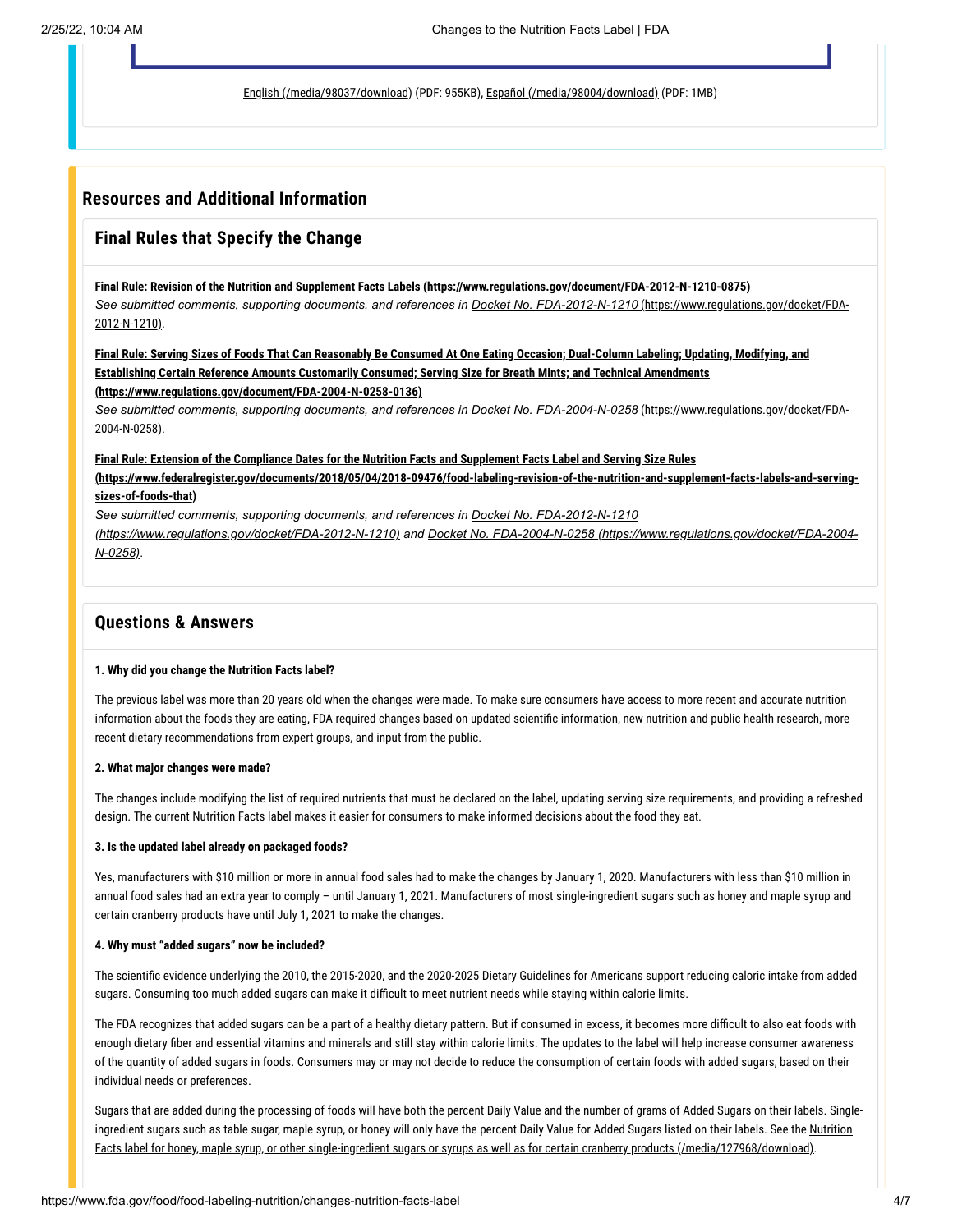#### 2/25/22, 10:04 AM Changes to the Nutrition Facts Label | FDA

#### **5. Must Added Sugars be declared on packages and containers of single-ingredient sugars and syrups, such as pure honey and maple syrup?**

Packages and containers of these products are not required to include a declaration of the number of grams of Added Sugars in a serving of the product but must still include a declaration of the percent Daily Value for Added Sugars. Manufacturers are encouraged, but not required, to use the "†" symbol immediately following the Added Sugars percent Daily Value on single-ingredient sugars, which would lead to a footnote explaining the amount of added sugars that one serving of the product contributes to the diet as well as the contribution of a serving of the product toward the percent Daily Value for added sugars.

#### **6. What about certain cranberry products that have sugars added for palatability?**

The number of grams of Added Sugars in a serving of a cranberry product, as well as the percent Daily Value for Added Sugars, must still be labeled. FDA intends to exercise enforcement discretion for certain cranberry products to allow manufacturers to use a symbol leading to a statement that is truthful and not misleading placed outside the Nutrition Facts label. These manufacturers could explain, for example, that the sugars added to certain dried cranberries or [cranberry beverage products are added to improve the palatability of naturally tart cranberries. See the Nutrition Facts label for honey, maple syrup, or other](https://www.fda.gov/media/127968/download) single-ingredient sugars or syrups as well as for certain cranberry products (/media/127968/download).

#### **7. How does the FDA define "added sugars"?**

The definition of added sugars includes sugars that are either added during the processing of foods, or are packaged as such, and include sugars (free, mono- and disaccharides), sugars from syrups and honey, and sugars from concentrated fruit or vegetable juices that are in excess of what would be expected from the same volume of 100 percent fruit or vegetable juice of the same type. The definition excludes fruit or vegetable juice concentrated from 100 percent fruit juice that is sold to consumers (e.g. frozen 100 percent fruit juice concentrate) as well as some sugars found in fruit and vegetable juices, jellies, jams, preserves, and fruit spreads. However, although they are still "added sugars," single-ingredient sugars such as pure honey, maple syrup, and a bag of sugar, have different labeling requirements from other added sugars.

[For industry and those interested in the more technical version of the definition, please consult page 33980 of the Nutrition Facts Label Final Rule](https://www.govinfo.gov/content/pkg/FR-2016-05-27/pdf/2016-11867.pdf) (https://www.govinfo.gov/content/pkg/FR-2016-05-27/pdf/2016-11867.pdf).

#### **8. Are you using the new label to tell people what to eat?**

The Nutrition Facts label is designed to provide information that can help consumers make informed choices about the food they purchase and consume. It is up to consumers to decide what is appropriate for them and their families' needs and preferences.

#### **9. Why is** *trans* **fat still on the label if the FDA is phasing it out?**

*Trans* fat will be reduced but not eliminated from foods, so FDA will continue to require it on the label. In 2015, the FDA published a final determination that partially hydrogenated oils (PHOs), the source of artificial *trans* fat, are not generally recognized as safe, but this determination would not affect naturally occurring trans fat, which would still exist in the food supply. *Trans* fat is present naturally in food from some animals, mainly ruminants such as cows and goats. Also, industry can currently use some oils that are approved as food additives and can still petition FDA for certain uses of PHOs.

#### **10. Why are vitamin D and potassium being added to the Nutrition Facts label?**

Vitamin D and potassium are nutrients Americans don't always get enough of, according to nationwide food consumption surveys [\(http://www.cdc.gov/nchs/nhanes/ \(http://www.cdc.gov/nchs/nhanes/\)\)](http://www.cdc.gov/nchs/nhanes/), and when lacking, are associated with increased risk of chronic disease. Vitamin D is important for its role in bone health, and potassium helps to lower blood pressure. Calcium and iron are already required and will continue to be on the label.

#### **11. Why are you no longer requiring vitamins A and C?**

In the early 1990's, American diets lacked Vitamins A and C, but now Vitamins A and C deficiencies in the general population are rare. Manufacturers are still able to list these vitamins voluntarily.

#### **12. Does the new label look different?**

We have made some improvements to the format to provide significant public health information. Changes include:

- Highlighting "Calories," "servings per container," and the "Serving size" declaration by increasing the type size and placing the number of calories and the "Serving size" declaration in bold type.
- Requiring manufacturers to declare the actual amount, in addition to percent Daily Value, of the mandatory vitamins and minerals.
- Adding "Includes X g Added Sugars" directly beneath the listing for "Total Sugars." Some sugars such as honey and maple syrup do not have to list the number of grams of added sugars but must still include the %Daily Value.
- Changing the footnote to better explain the percent Daily Value. It will now read: "\*The % Daily Value tells you how much a nutrient in a serving of food contributes to a daily diet. 2,000 calories a day is used for general nutrition advice."
- **13. I heard that some serving sizes are actually be bigger. That doesn't seem to make sense with the obesity epidemic.**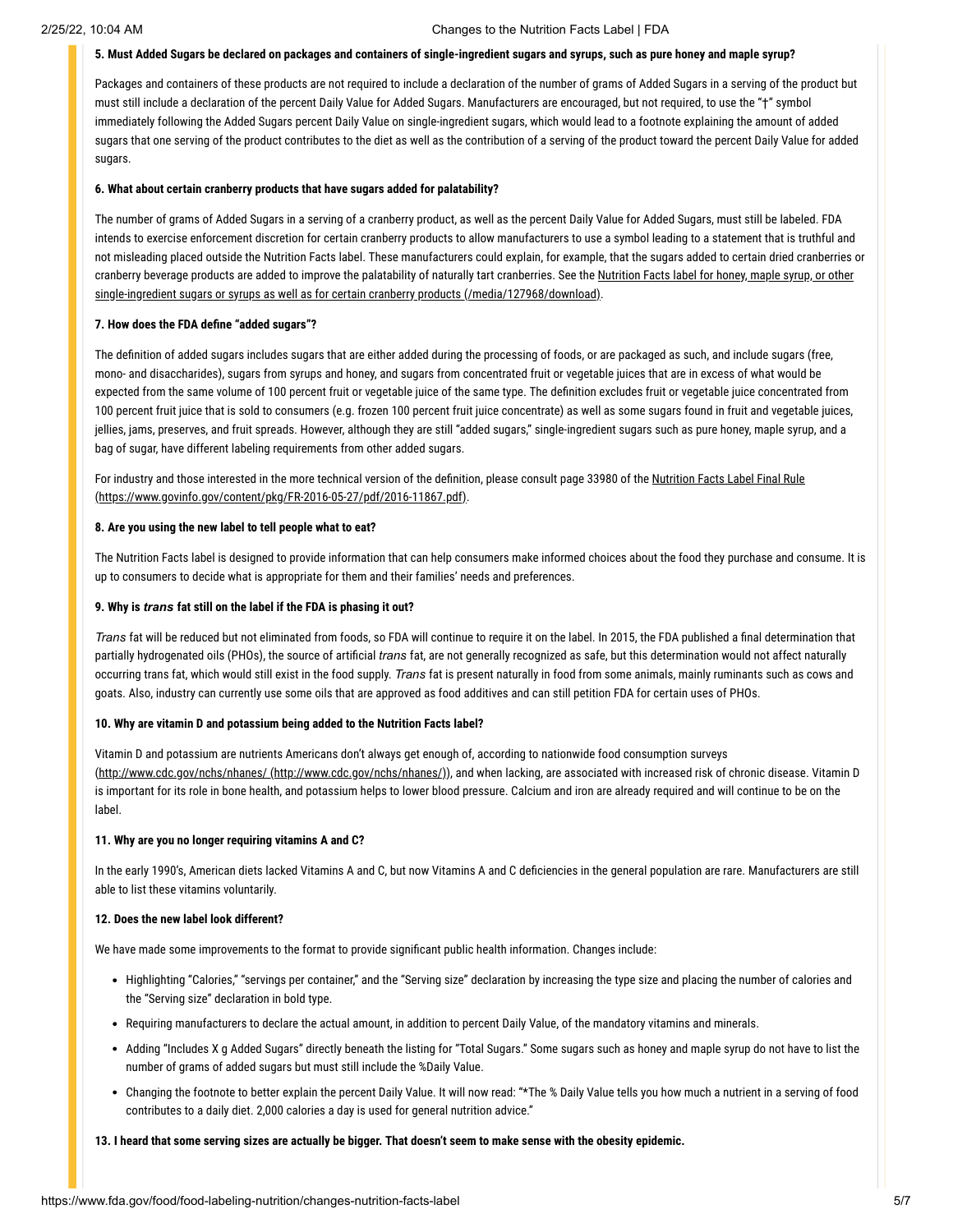#### 2/25/22, 10:04 AM Changes to the Nutrition Facts Label | FDA

Some serving sizes will increase and others will decrease because by law, the serving sizes must be based on the amounts of food and drink that people typically consume, not on how much they should consume. Recent food consumption data show that some serving sizes need to be revised. For example, the reference amount used to set a serving of ice cream was previously ½ cup and now is 2/3 cup. The reference amount used to set a serving size of soda was previously 8 ounces and now is 12 ounces. The reference amount for yogurt decreased from 8 ounces to 6 ounces. Nutrient information on the new label will be based on these updated serving sizes so it matches what people actually consume.

#### **14. Do the new requirements apply to imported food?**

Yes, foods imported to the United States will need to meet the final requirements.

## **Label Format [Examples](#page-5-0)**

#### <span id="page-5-0"></span>**Format Examples**

Download **[high-resolution examples of different labels in the new format](https://www.fda.gov/media/99203/download)** (/media/99203/download) (for reference only), includes the following label samples:

- Standard Vertical
- Standard Vertical (Side-by-Side Display)
- Standard Vertical (w/ Voluntary)
- Tabular Format
- Aggregate Display
- Dual Column Display
- Simplified Display
- Infants through 12 Months of Age
- Children 1-3 Years
- Tabular Dual Column Display
- Tabular Display for Small Packages
- Linear Display for Small Packages
- Dual Columns, Two Forms of the Same Food
- Dual Columns, Per Serving and Per Unit

#### **Bilingual Label Example**

| 8 servings per container/8 raciones por envase<br>Serving size/Tamaño por ración                                                                                                               | 2/3 cup/2/3 taza (55g)       |
|------------------------------------------------------------------------------------------------------------------------------------------------------------------------------------------------|------------------------------|
| Amount per serving/Cantidad por ración<br><b>Calories/Calorías</b>                                                                                                                             | 230                          |
|                                                                                                                                                                                                | % Daily Value*/Valor Diario* |
| Total Fat/Grasa Total 8q                                                                                                                                                                       | 10%                          |
| Saturated Fat/Grasa Saturada 1g                                                                                                                                                                | 5%                           |
| Trans Fat/Grasa Trans 0g                                                                                                                                                                       |                              |
| <b>Cholesterol/Colesterol Omg</b>                                                                                                                                                              | 0%                           |
| Sodium/Sodio 160mg                                                                                                                                                                             | 7%                           |
| Total Carbohydrate/Carbohidrato Total 37g                                                                                                                                                      | 13%                          |
| Dietary Fiber/Fibra Dietética 4g                                                                                                                                                               | 14%                          |
| Total Sugars/Azúcares Totales 12g                                                                                                                                                              |                              |
| Includes 10g Added Sugars/Incluve 10g azúcares añadidos                                                                                                                                        | 20%                          |
| <b>Protein/Proteínas 3g</b>                                                                                                                                                                    |                              |
| Vitamin D/Vitamina D 2mcg                                                                                                                                                                      | 10%                          |
| Calcium/Calcio 260mg                                                                                                                                                                           | 20%                          |
| Iron/Hierro 8mg                                                                                                                                                                                | 45%                          |
| Potassium/Potasio 235mg                                                                                                                                                                        | 6%                           |
| * The % Daily Value (DV) tells you how much a nutrient in a serving of food contributes to a daily diet. 2,000 calories a day is used for<br>general nutrition advice.                         |                              |
| * El % Valor Diario (VD) le indica cuánto un nutriente en una porción de alimentos contribuye a una dieta diaria. 2,000 calorías al día se<br>utiliza para asesoramiento de nutrición general. |                              |

**Nutrition Facts/Datos de Nutrición**